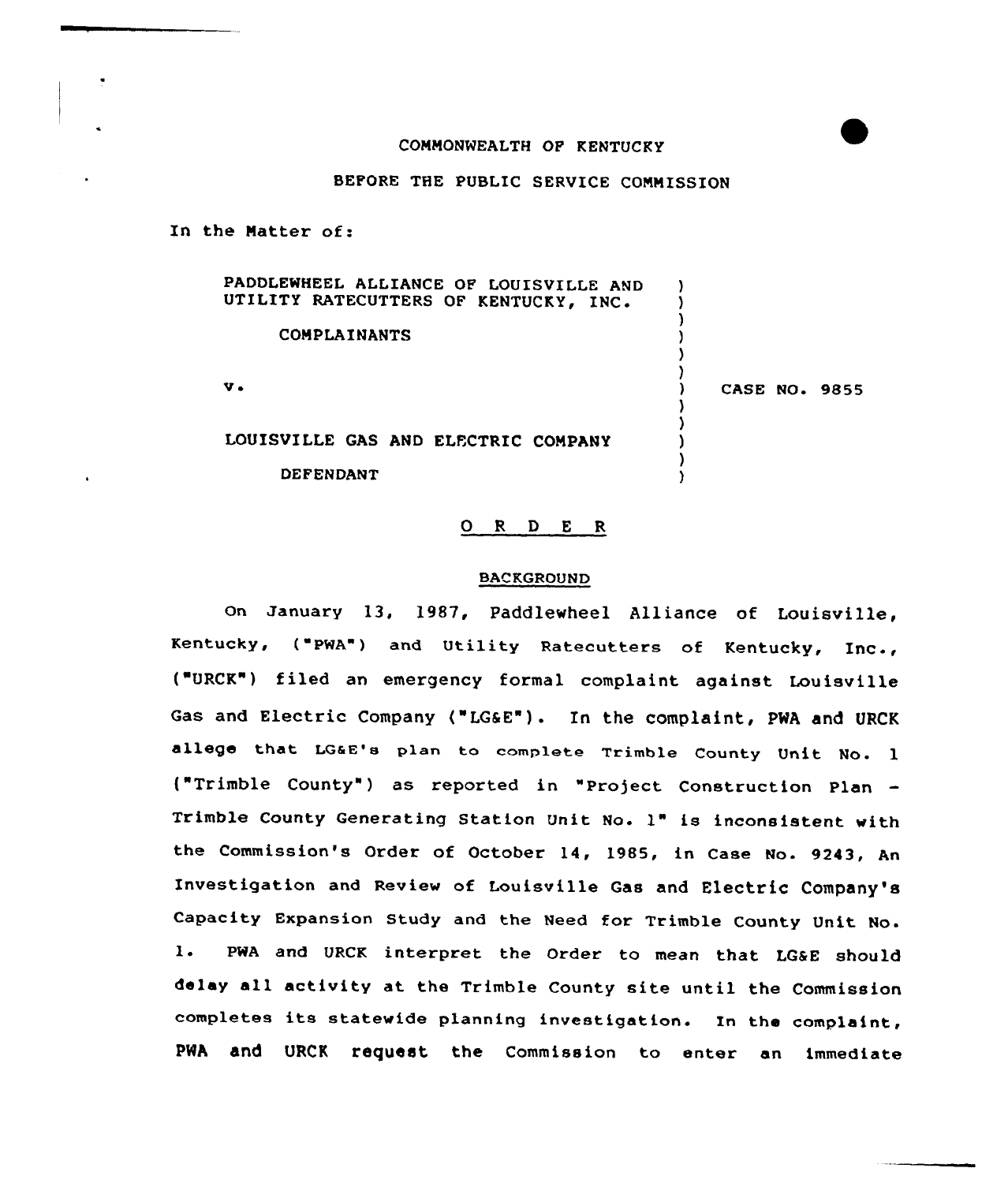restraining order to prevent LG&E from spending or committing any additional funds to the Trimble County project, to reject LG&E's Project Construction Plan, and to order the continued delay in the construction until Administrative Case 308, An Inquiry Into Kentucky's Pxesent and Future Electric Needs And The Alternatives For Neeting Those Needs, determines the need for Trimble County.

on February 4, 1987, the Commission issued a Satisfy or Answer Order. The Order required LG&E to satisfy the matters complained of or file <sup>a</sup> written answer within 10 days. LGaE was also ordered to provide within 30 days other information which included the current status of engineering contracts for the sulfur dioxide removal system, the planned date fox synchronization of Trimble County, and any additional updates or revisions to costs or time schedules in LG&E's Project Construction Plan.

<sup>A</sup> motion for full intervention was granted to the Office of the Attorney General's Utility and Rate Intervention Division.

In response to the commission order, LGaE filed <sup>a</sup> Notion to Dismiss and Answer on February 19, 1987. In the motion LGGE responded to the points raised in PWA and URCK's complaint. First, LG&E points out that it is beyond the Commission's statutory authority to issue a restraining order. Second, LG&E states that the final Order in Case No. <sup>9243</sup> was issued on June 2, 1986, where upon rehearing the Commission held "that LG&E shall delay the completion of Trimh)e county Unit Mo. <sup>1</sup> until at least July 1991, and shall use the July 1991 date for planning, budgeting and reporting purposes." (page ? .) The complainants

 $-2-$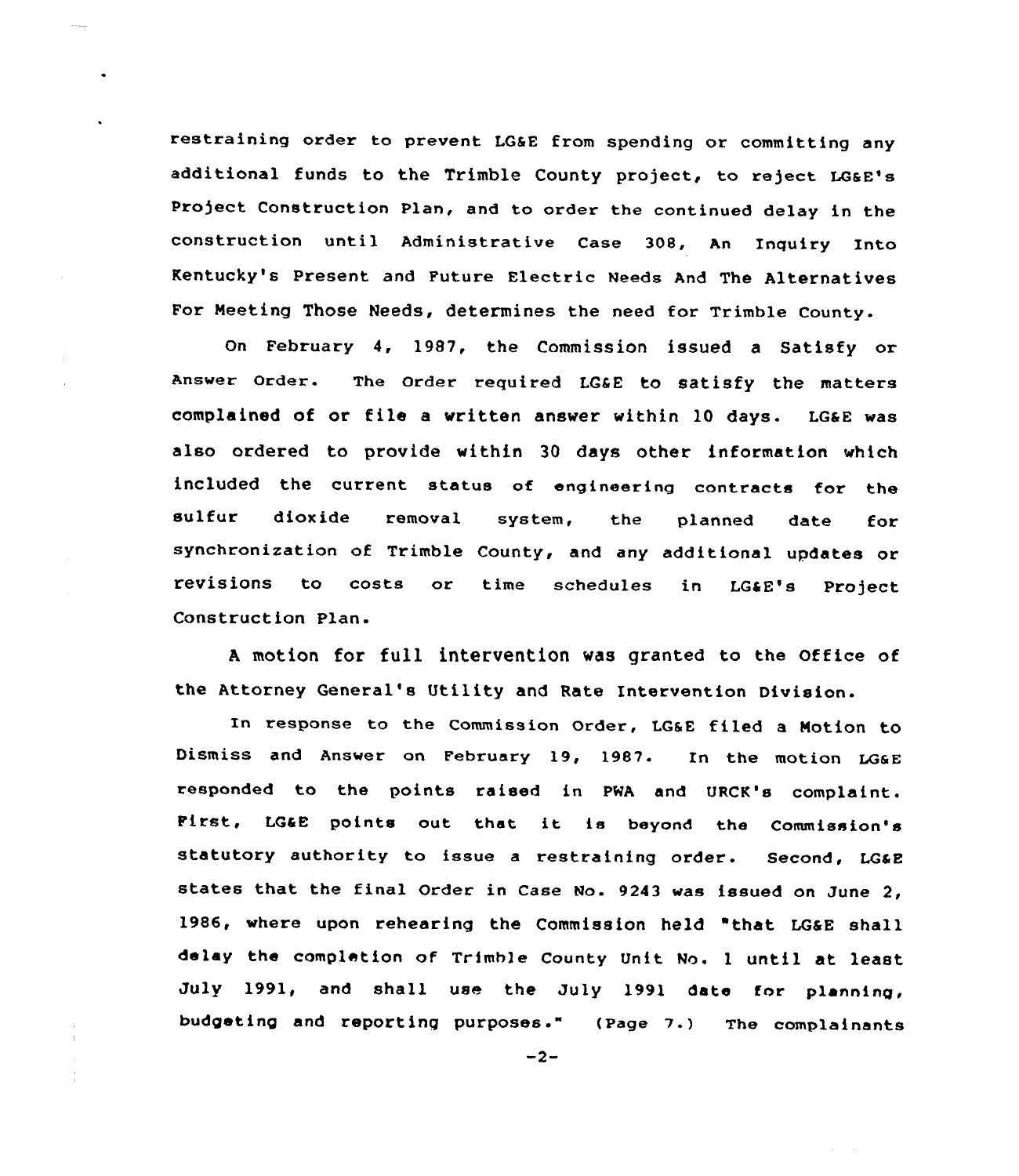did not fi1e an appeal with the Franklin Circuit Court to challenge the Commission's Order pursuant to KRS 278.410. Third, LOSE notes that the Commission reafiirmed its decision in Case No. 9243 in Case No. 9709, Petition By Louisville Gas and Electric Company That It Be Allowed To Employ <sup>A</sup> 1990 Completion Date Of Its Trimble County Unit No. 1 for Planning, Budgeting, Reporting and Tax Purposes. URCK intervened in Case Mo. 9709 and did not petition the Commission for <sup>a</sup> rehearing or file an appeal. Fourth, LG6E states that its understanding of Administrative Case No. 308 is that the information gathered will provide both LG&E and the Commission "useful guidance in evaluating Trimble County's role in future statewide planning options." Fifth, LG&E states that its construction plan is consistent with the Commission's Order in Case No. 9243.

On February 27, 1987, PNA and URCK responded to LGaE's answer. In the response, PNA and URCK explain that the problem lies in its interpretation of the Commission's Order in Case No. 9243 versus LGaE's interpretation. PWA and URCK state that they interpret <sup>a</sup> period of delay to be "a time in which construction would be stopped." LG&E's construction plan on the other hand calls for construction to resume <sup>6</sup> months after the Commission's Order instead of 3 years. PWA and URCK also express their concern that if LG&E becomes financially committed to Trimble County during the period of delay, then the investigation in Administrative Case No. 308 will not, be to determine whether Trimble County is needed to meet Kentucky's future electric needs

 $-3-$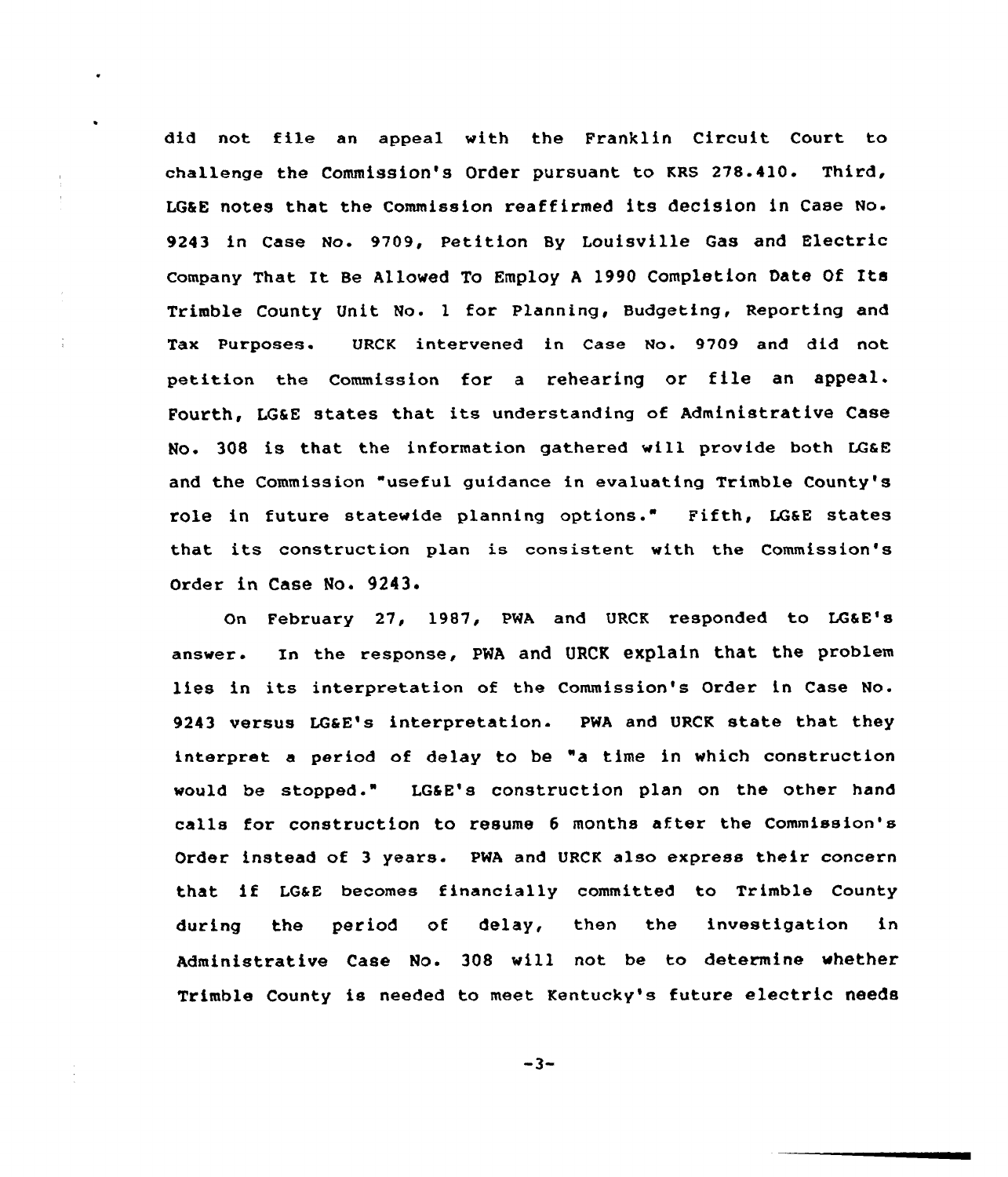but instead how it will be integrated into <sup>a</sup> statewide electric plan.

On March 4, 1987, LGaE renewed its motion to dismiss this case. The basis for LG&E's motion is the complainants' response in which they provide their definition of delay. LG6E states there is "no conceivable way LG&E could cease construction and halt commitments for a period of three years and still achieve a completion date of July 1991." (Page 2.)

LGaE responded to the Commission's request for additional information on March ll, 1987. In the response with regard to the status of the contracts for the scrubber system LGaE states that on February 2, 1987, it released Combustion Engineering, Inc., to resume engineering and scheduling in order to make timely commitments for delivery of equipment and materials. Although the release did not call for delivery of any materials until the second quarter of 1988, it does commit LGsE to payment of \$600,000 in 1987. LGaE also stated that the planned synchronization date is December 15, 1990. LG6E's objective is to make certain that Trimble County is sufficiently reliable by July 1991 to be used to meet LGtE's summer loads. Other minor changes in the construction plan were also reported.

On hpril 6, 1987, PWA and URCK replied to LGaE's response to the data request. They express their concern that the information confirms that LGtE is continuing its construction and making financial commitments.

On April 13, 1987, PMA and VRCK filed <sup>a</sup> motion to delay all construction at the Trimble County site until completion of

 $-4-$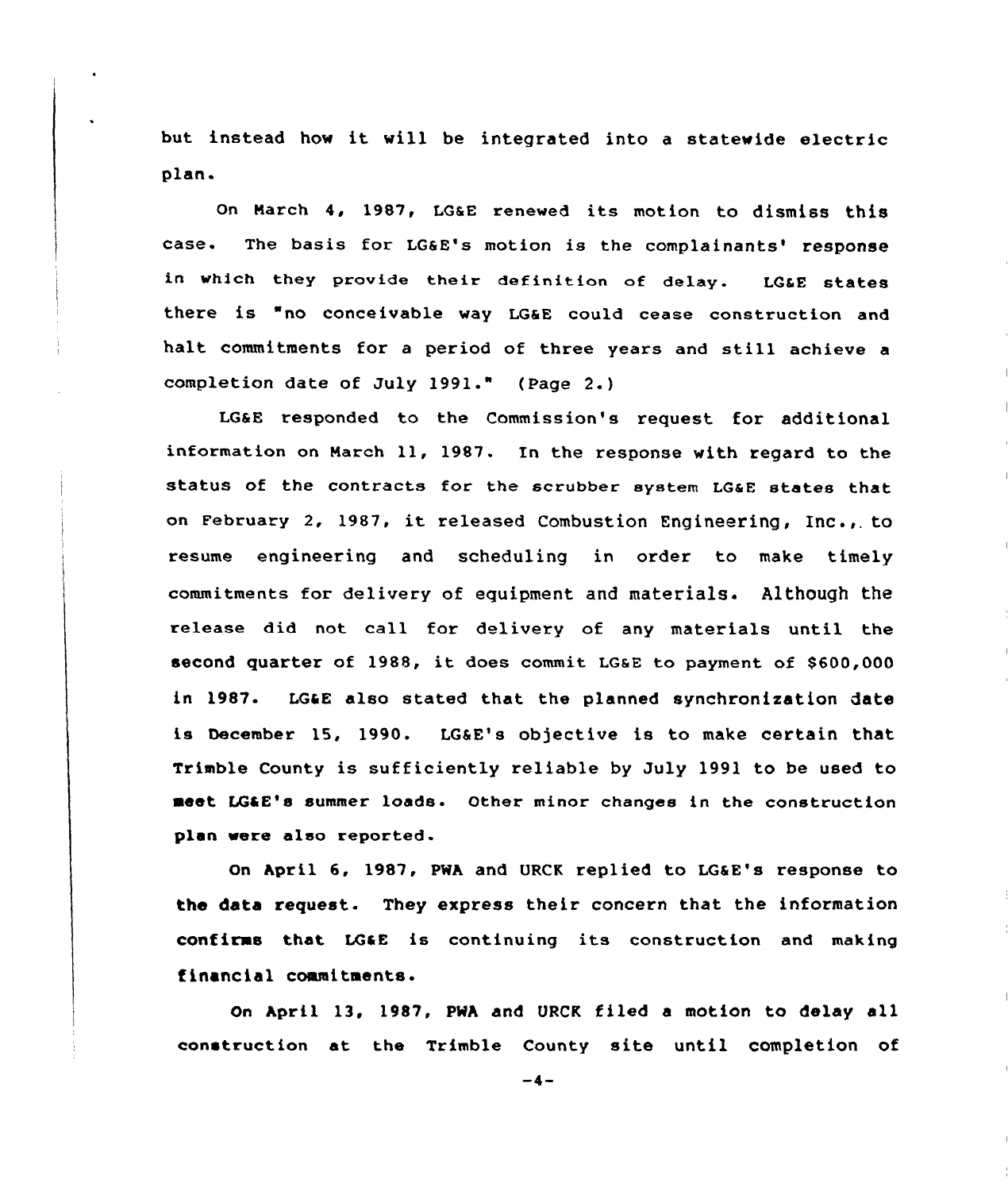Administrative Case No. 308. This motion was originally filed in Case No. 9854, which has the same style as this case. However, upon subsequent motion by LG&E this motion is properly filed in this docket. In the motion PWA and URCK state that because Administrative Case No. 308 may not be postured to resolve the question of whether Trimble County should be completed and since construction and financial commitments continue, it is necessary for the Commission to confront any ambiguity in its Order in Case No. 9243. PWA and URCK move the Commission to modify its Order and rather than impose a 3-year delay require all construction to cease until Administrative Case No. 308 is concluded. They contend that this will provide an opportunity for review and also provide LGEE with the incentive to work for a prompt resolution of the issues in Administrative Case No. 308.

On April 23, 1987, LGaE filed a motion to dismiss the PWA and URCK's motion to delay.

#### FINDINGS AND ORDERS

The June 2, 1986, Order of the Commission in Case No. 9243 states at pages <sup>6</sup> and <sup>7</sup> "that in approximately one year <sup>a</sup> docket should be initiated by the Commission to allow for a formal review of the current status of the Trimble County plant." The record in the present case raises several of the issues the Commission planned to review in the docket described in Case No. 9243. However, the formal review referred to in Case No. 9243 envisioned an active participation by all the parties and also the inclusion of more issues than have been addressed in this complaint case. Given the fact that approximately one year has elapsed since the

 $-5-$